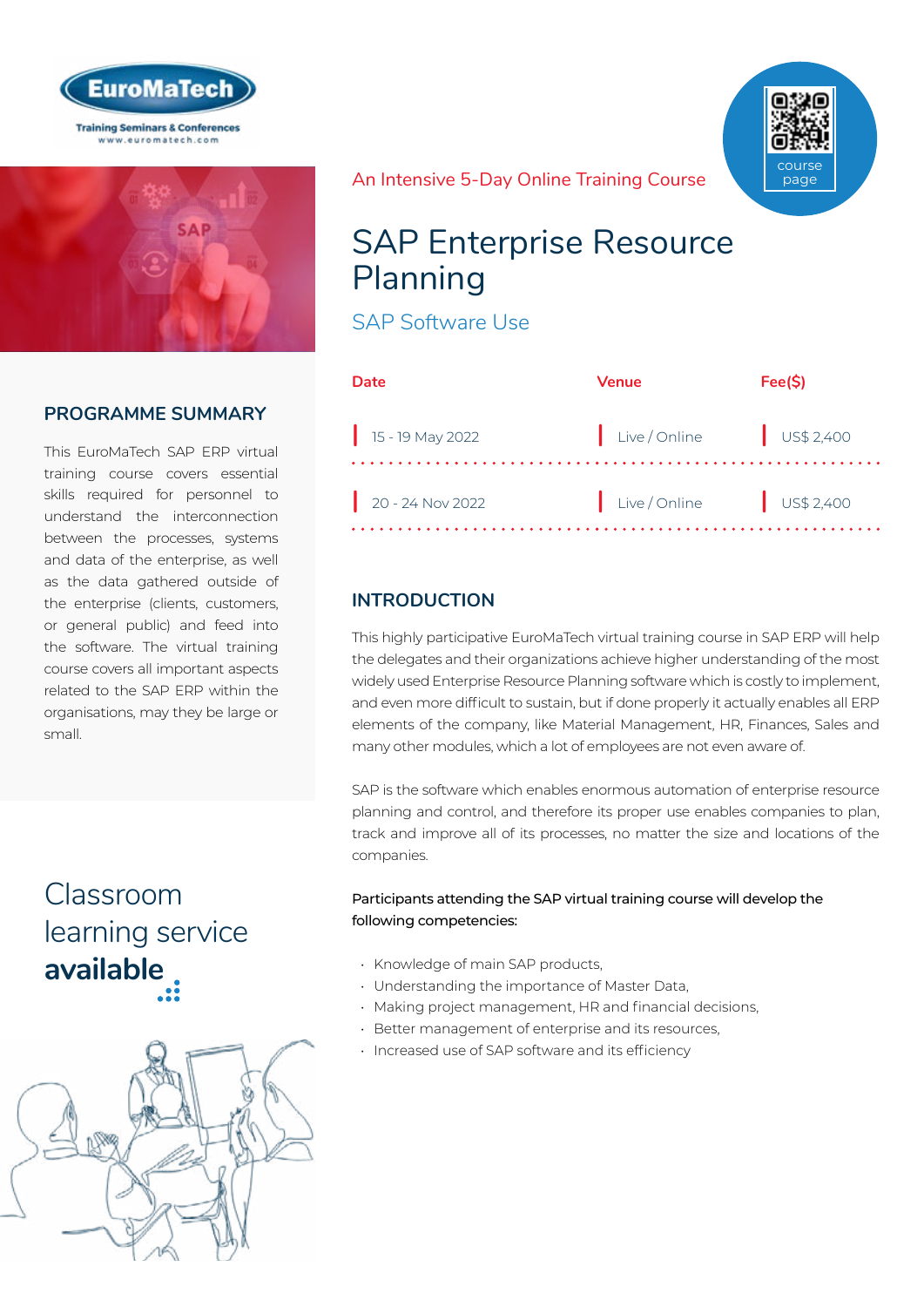#### **TRAINING METHODOLOGY**

This SAP ERP virtual training course will combine presentations with interactive practical exercises, supported by video materials, activities and case studies, as well as the active use of software for different exercises, with step-bystep instructions. The virtual training course will use the most up-todate presentation and interactive methods focusing on problem identification in the thematic area, and work of the participants on finding solutions, or ways to solve the identified problems through the discussion of practical examples and tasks, as well as the lessons learned in other companies from the actual software use.

### **WHO SHOULD ATTEND**

#### This 5-day virtual training course is for anyone using SAP:

- Planning Managers
- Logistics Managers
- HR Managers
- Financial Managers
- Students and novice users of SAP

#### **PROGRAMME OBJECTIVES**

#### This EuroMaTech SAP virtual training course aims to enable participants to achieve the following objectives:

- Provide the insight into SAP ERP software,
- Enhance the knowledge of different SAP modules,
- Understand the use of master data and proper ERP life-cycle management,
- Prepare reports and analysis from SAP data,
- Use the full strength of the software,
- Understand pitfalls of improper SAP software use.

#### **In-house Training**

EuroMaTech is capable of conducting this training programme exclusively for your delegates. Please e-mail us on inhouse@euromatech.ae for further information and/or to receive a comprehensive proposal.





**Email Address:** info@euromatech.ae

**Website:** www.euromatech.com

### **QUALITY CERTIFICATIONS & ACCREDITATIONS**

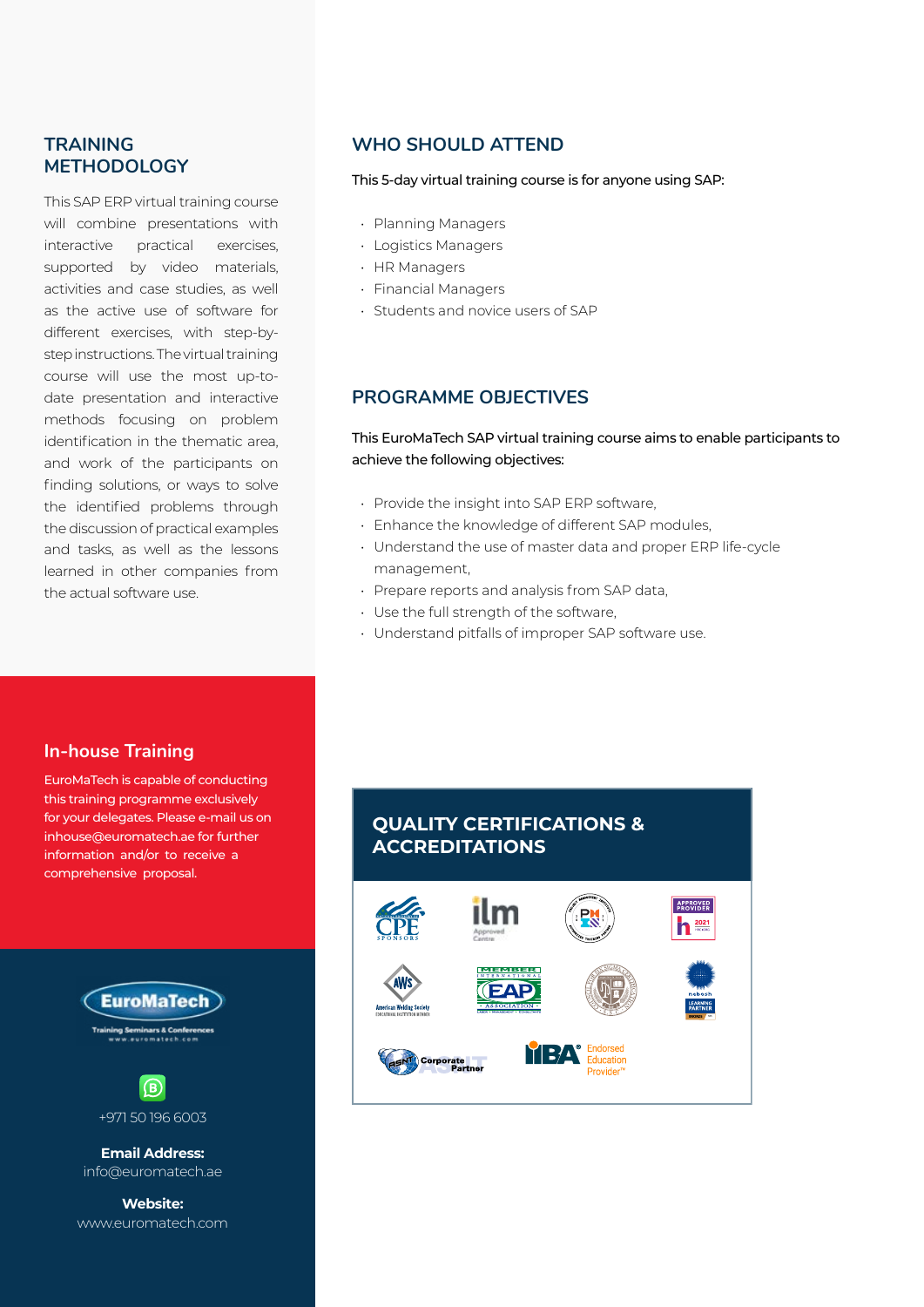# **COURSE OUTLINE**



#### **Day 1**

#### SAP ERP Modules and Environment

- Master data management
- Creating organisation structure within SAP ERP
- SAP system navigation
- SAP software navigation and most used commands
- Standard SAP reports
- Exercise: use of SAP software

## **Day 2**

#### SAP Materials Management Module

- Work Orders
- Purchase Orders
- Inventory Management in SAP
- Service Orders
- Automating Materials Requirement Planning
- Exercise: Identification of outliers and performing predictions

## **Day 3** SAP Financials Module

- SAP for accounting tasks
- Using SAP for financial statements
- Processing invoices
	- » From customers
	- » From vendors
- SAP for tendering
- Exercise: Using SAP financial commands

### **Day 4** SAP for HR Management

- SAP commands for human resources
- SAP for recruitment and talent management
- SAP for personnel administration
- SAP for time and payroll management
- Exercise: Using SAP for payrolls

## **Day 5**

#### SAP Project Management and SAP future

- SAP Project Management
- SAP SCRUM
- SAP Next-Gen
- SAP Cloud
- SAP use issues, learning from implementation mistakes of others
- SAP improvement